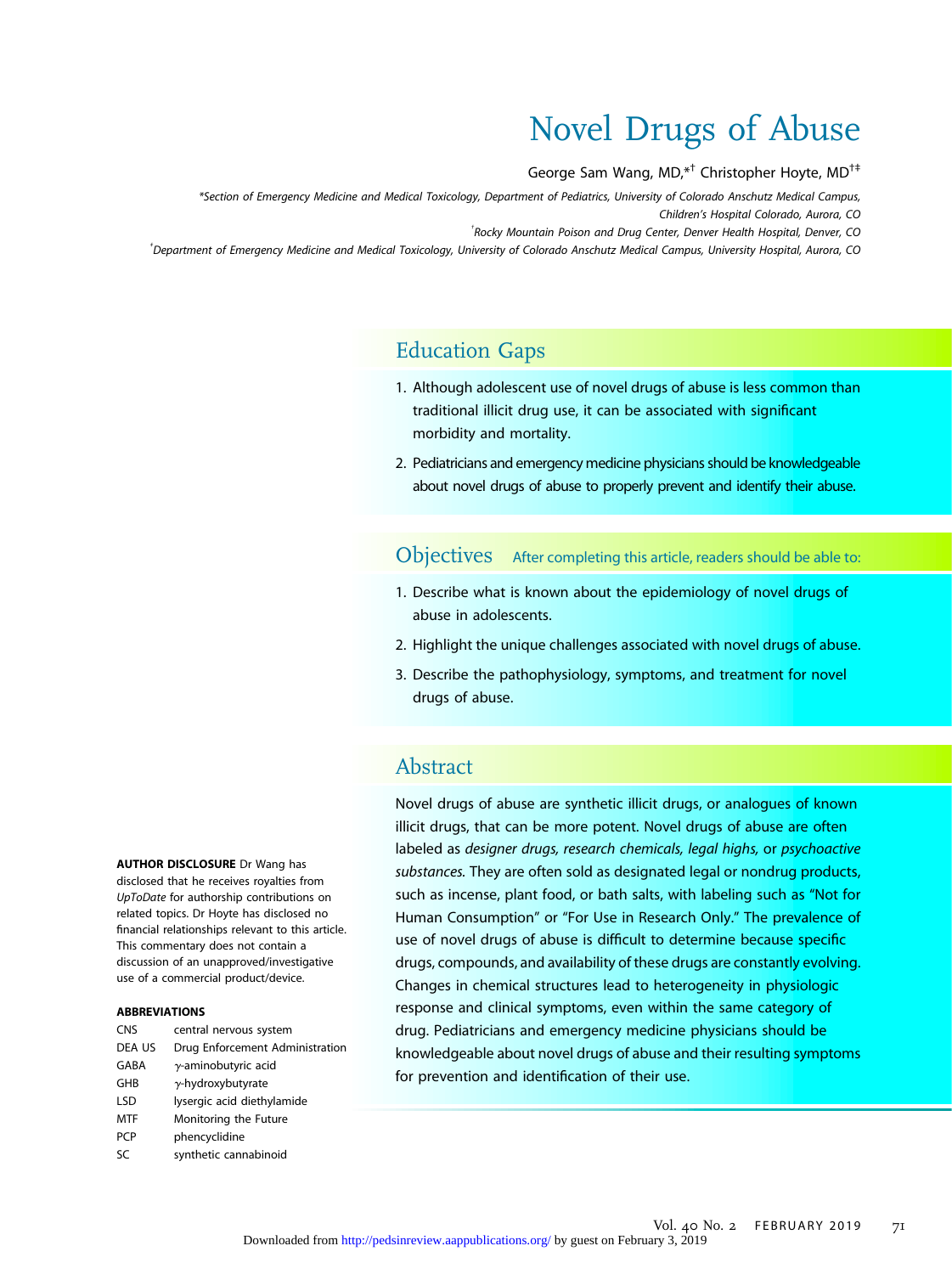#### NOVEL DRUGS OF ABUSE

In the most recent National Survey on Drug Use and Health, approximately 2.2 million, or 8.8%, of adolescents aged 12 to 17 years admitted to using any illicit drug, including marijuana, prescription medications, cocaine, hallucinogens, methamphetamines, inhalants, and heroin. (1) In 2017, the Monitoring the Future (MTF) survey reported that 9.4% of eighth-, 10th-, and 12th-graders admitted to using any illicit drug other than marijuana in the past year. (2) Novel drugs of abuse are newer synthetic illicit drugs, or analogues of known illicit drugs, that can be more potent and difficult to identify and detect. Prevalence of use is challenging because the specific drugs, compounds, and availability of these drugs are constantly changing. Despite the lack of accurate epidemiologic data, novel and synthetic drugs of abuse are a public health concern affecting adolescents. The use of novel drugs is associated with significant morbidity and mortality and can lead to significant medical consequences and outcomes from acute intoxication and associated polysubstance use. (3)(4)

Novel drugs of abuse are often labeled as designer drugs, research chemicals, legal highs, or psychoactive substances. Although the US Drug Enforcement Administration (DEA) has made distribution and use of many of these drugs illegal, there are several challenges that make monitoring and detection of these drugs difficult. (5) Drug manufacturers and distributors may sell them as designated legal or nondrug products, such as incense, plant food, or bath salts. They will also be sold with labeling such as "Not for Human Consumption" or "For Use in Research Only" to avoid any responsibility for their abuse and misuse. Drug manufacturers may develop the chemical to resemble other illicit drugs and slightly change the chemical structure, which makes them difficult to detect. Standard urine drug immunoassays do not detect these drugs, although detection may be performed in reference laboratories, if available. Changes in chemical structures lead to a heterogeneity in physiologic response and clinical symptoms from the same category of drug (Table). For example, synthetic cannabinoid (SC) intoxication can lead to mild symptoms such as sedation or more severe consequences such as seizures, hyperthermia, psychomotor agitation, and death. (6)

Many novel drugs of abuse are sold in convenience stores, publicly exchanged, and some are easily found on the Internet for purchase. The Dark Web, a part of the World Wide Web that is accessible only using specific coding or software, is also a potential source of distribution. (7) Contamination and quality control has been a long-standing problem with illicit drugs, and novel drugs of abuse are no exception. Examples of contaminants in traditional illicit drugs of abuse are the addition of fentanyl in heroin or levamisole in cocaine. (8)(9)(10)(11)(12)(13)(14) Because there is no regulatory or oversight process in the drug manufacturing, the content or potency will also vary. Local public health emergencies and outbreaks have occurred from the distribution and use of novel drugs that are found to be significantly toxic or potent.  $(15)(16)(17)(18)$  $(19)(20)$ 

Because these drugs are difficult to detect, diagnosis is most often made by history, either by a witness or the patient, or by symptoms consistent with reported use of the drug. Most published research on novel drugs of abuse are case reports, media accounts of local outbreaks, and novel analytical techniques to help with detection. Drug manufacturers and recreational users will describe drug dosing and symptoms using Internet sources such as Erowid, Psychonautwiki, and Bluelight. (21)(22)(23)

#### SYNTHETIC CANNABINOIDS

In 2010, more than 11,000 emergency department visits were associated with SCs, and 75% were in adolescents and young adults aged 12 to 29 years. (24) Fortunately, use among adolescents seems to have decreased. According to the MTF survey, past-year use of SCs in adolescents has declined since 2012, from  $11.4\%$  to 3.5%. (2)(25)(26) Despite this decrease, adolescents represent a large proportion of recreational users. In a multicenter prospective observational study of consultations performed by medical toxicologists, adolescents aged 13 to 18 years accounted for approximately 25% of patients presenting to health-care facilities for acute SC intoxication. (27) Comorbidities associated with SC use in adolescents include depressive symptoms and marijuana, alcohol, and polysubstance use. (3)(4)

Synthetic cannabinoids are chemically synthesized analogues of natural cannabinoids; they are not cannabis products. They are sold as the chemical itself in powered form, or sprayed or applied to marijuana, dried herbs/plants, or other hallucinogenic plants. They are sometimes commonly referred to as K2, Spice, or Buddha. More than 200 known SCs have been identified. (28) Synthetic cannabinoids are agonists at the cannabinoid receptors in the central nervous system (CNS) that result in their psychoactive effects. They can have similar or increased potency on cannabinoid receptors compared with natural cannabinoids. Clinical symptoms are variable; common mild symptoms include ataxia, sedation, mydriasis, and tachycardia. More severe symptoms reported include psychomotor agitation,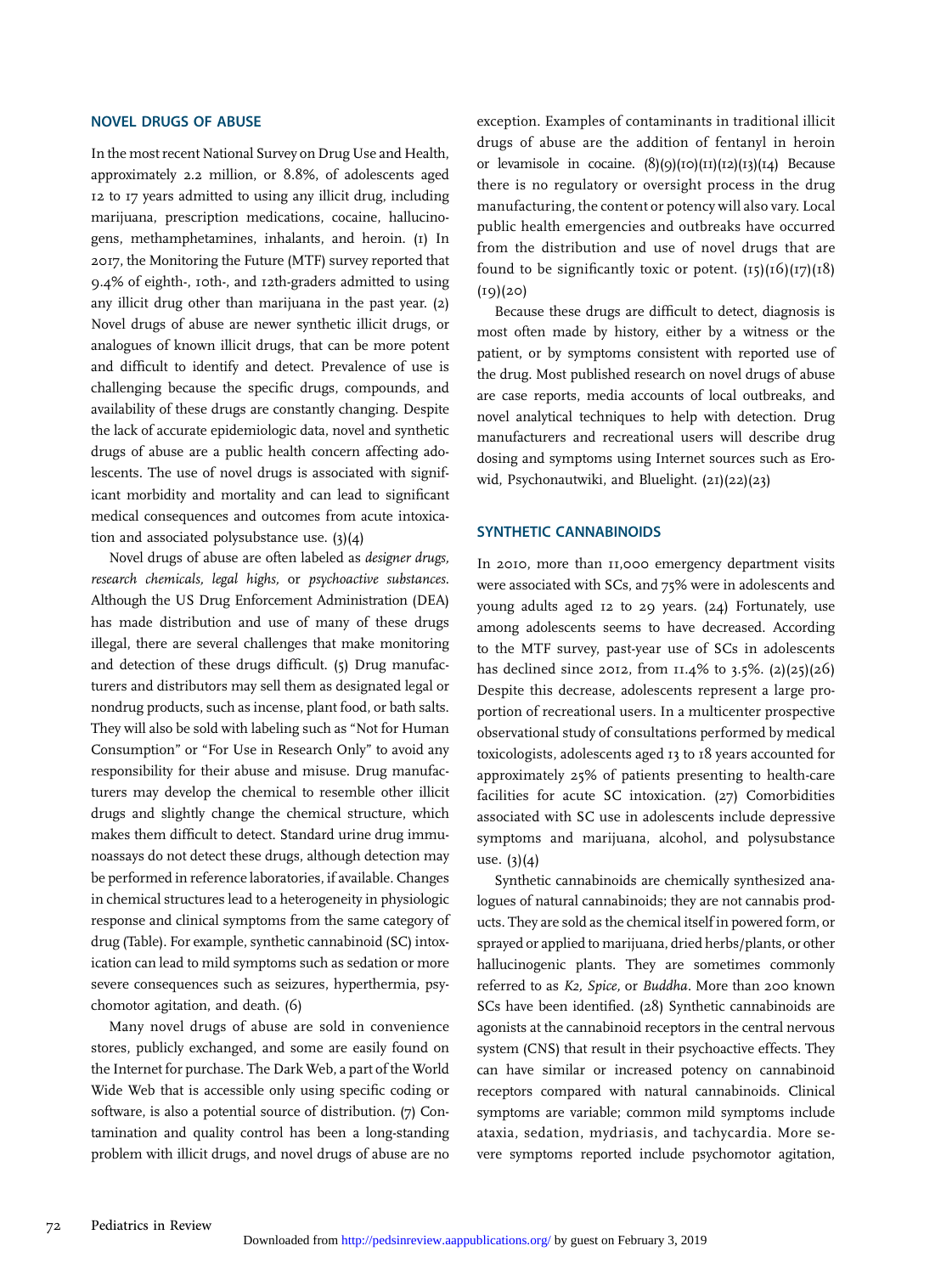psychosis, seizures, hallucinations, delirium, rhabdomyolysis, respiratory depression, and acute kidney injury. (29) (30)(31)(32)(33) Ischemic stroke, subarachnoid hemorrhage, myocardial ischemia and infarction, and death have also been reported. (34)(35)(36)(37) Treatment consists of sedation (including benzodiazepines, antipsychotics) to control psychomotor agitation and supportive care for associated end-organ toxicity. Standard urine drug immunoassays will not detect SCs and will not result in a positive tetrahydrocannabinol or respective metabolites. Confirmatory reference laboratory assays are available for some SCs, but they do not return in a timely manner to affect clinical care. However, as more SCs are developed, many are not detectable with available confirmatory assays.

#### SEDATIVES

#### Phenibut

Phenibut ( $\beta$ -phenyl- $\gamma$ -aminobutyric acid hydrochloride) was discovered and introduced in clinical practice in Russia in the 1960s for the treatment of anxiety, alcohol withdrawal, and insomnia. (38)(39) It is widely available for purchase on the Internet for recreational use. (40) Phenibut and its analogues have similar psychopharmacological action as baclofen and act primarily on  $\gamma$ -aminobutyric acid (GA-BA)-B receptors. It also stimulates GABA-A and dopamine receptors and antagonizes  $\beta$ -phenethylamine. The most reported route of phenibut use is by ingestion rather than by nasal insufflation or injection. (39)

Onset of symptoms is reported to occur 2 to 4 hours after oral ingestion and may last up to 24 hours. Symptoms from phenibut use include sedation, CNS depression, and ataxia.  $(38)(39)(40)(41)(42)$  Symptoms can be exacerbated when coingested with other sedatives/hypnotics. Other, more severe symptoms include hallucinations, agitation, and seizures. Treatment should be focused on ensuring adequate ventilation and providing sedation for psychomotor agitation. Similar to other GABA-A and GABA-B agonists, one should expect withdrawal to occur with abrupt cessation after chronic use with similar associated symptoms, including delirium, tremor, and seizures. (43)

#### g-Hydroxybutyrate and Associated Compounds

According to the MTF, 0.7% of 12th-graders admit to pastyear use of  $\gamma$ -hydroxybutyrate (GHB), (2) a federal schedule I drug. (44) Sodium oxybate, which is a GHB-containing pharmaceutical product, is a schedule III drug for cataplexy and narcolepsy. The endogenous GABA neurotransmitter is metabolized in small amounts to GHB naturally. 1,4- Butanediol and  $\gamma$ -butyrolactone are both metabolized to GHB and can have similar clinical sequelae. These chemicals can be found in printing ink, cleaning agents, automotive products, and adhesives.

Most exogenous GHB is ingested, insufflated, or injected in powder or liquid form. They are GABA-B receptor agonists, which clinically lead to sedation, CNS depression, nausea, bradycardia, and respiratory depression. Classically, GHB will lead to rapid onset of symptoms, with peak concentrations within 30 to 40 minutes, followed by a rapid recovery a few hours later. (45) Respiratory support is the mainstay of treatment. Withdrawal symptoms have been described after chronic abuse. (46)(47) Reference laboratory analysis can be performed to detect GHB, 1,4-butanediol, or  $\gamma$ -butyrolactone.

#### Kava

Kava is derived from the Piper methysticum plant. It can be referred to as awa, kew, or tonga. It can be smoked or prepared as a beverage or tea and is often used for relaxation or to treat anxiety. The active ingredients are kava lactones, which include methysticin, dihydromethysticin, kawain, and yangonin. (48) Although the exact mechanisms of action are unknown, kava lactones are thought to modulate the GABA neurotransmitter pathway, leading to the mild sedating clinical effects.

Acute use of kava is not expected to cause neuropsychiatric symptoms severe enough to require acute intervention or health-care evaluation. Several kava lactones have been shown to have CYP450 interactions (potent inhibitors), which could lead to drug interactions. (49) Long-term use has been associated with dermatitis, hepatotoxicity, nausea, and indigestion. (50)(51)

#### HALLUCINOGENS/PSYCHOACTIVE DRUGS

#### Phencyclidine and Analogues

Phencyclidine (PCP), ketamine, and their novel analogues are arylcyclohexamines that exhibit their dissociative effects by antagonizing N-methyl-D-aspartate receptors. (52) The Substance Abuse and Mental Health Services Administration reported that 2.5% of adolescents and young adults 12 years and older have used PCP in their lifetime. (1) Many novel PCP analogues have become available, including methoxetamine, 3- and 4 methoxyphencyclidine. (53)(54)(55)(56)(57) In contrast to PCP, ketamine is not well absorbed by the oral route, with limited bioavailability and significant first-pass metabolism. Also, PCP has a longer half-life and duration of action than ketamine. Ketamine has 10% of the affinity for the N-methyl-D-aspartate receptor than PCP, whereas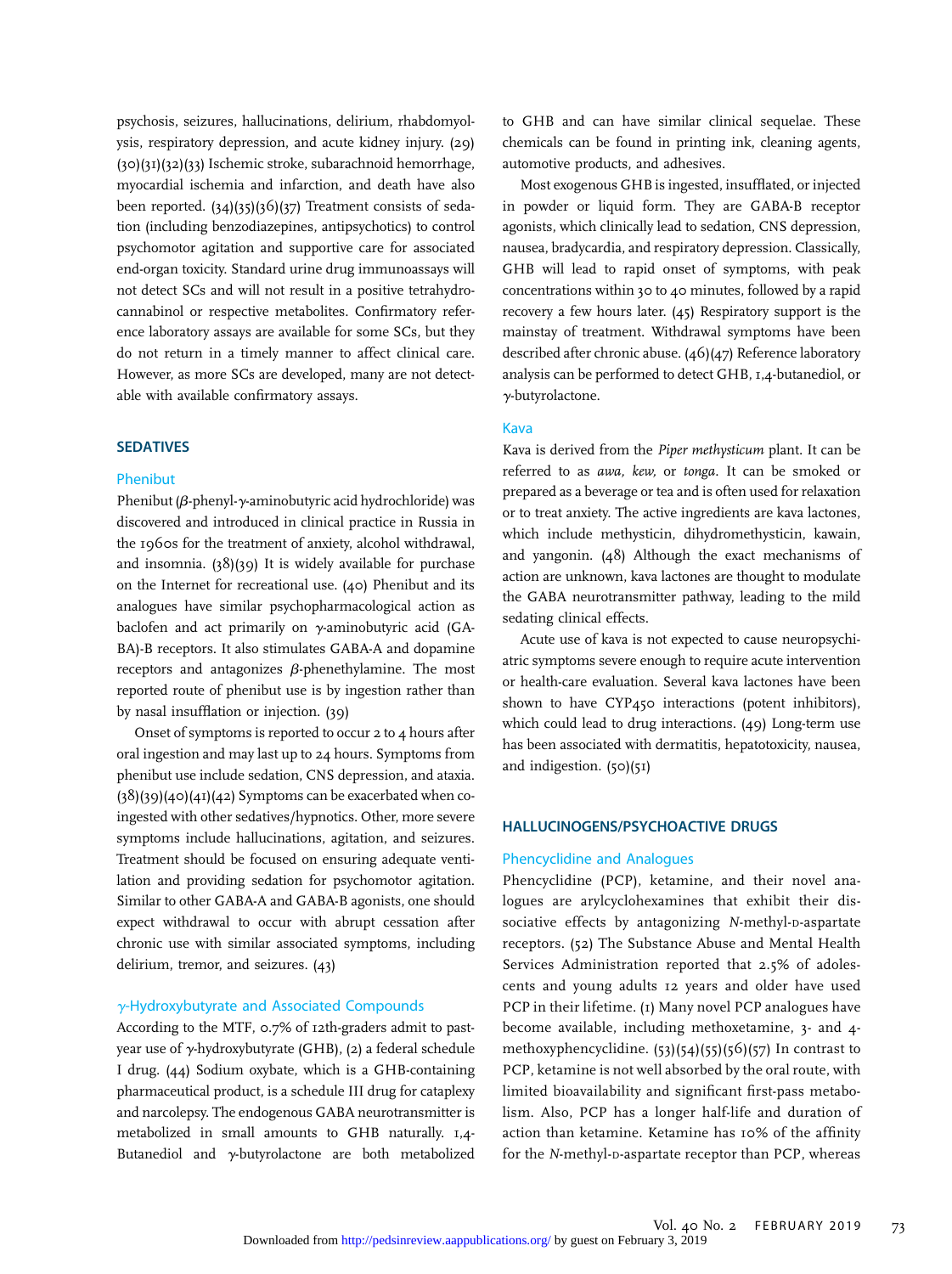some other analogues, such as 3- methoxyphencyclidine, have higher affinity than PCP. (57)

Common symptoms include tachycardia, nystagmus, hypertension, euphoria, nausea, and vomiting. More serious effects include psychosis, delirium, hallucinations, and agitation. Users describe being in the "K-hole" when having their dissociated experiences. Life-threatening complications reported include coma, hypoventilation, apnea, and seizures. Treatment for PCP intoxication includes limiting external stimulation and giving sedation for psychomotor agitation, including benzodiazepines. Antipsychotics can be considered, but caution should be used because this may exacerbate hyperthermia, lower the seizure threshold, and have associated adverse effects, such as dystonic reactions. Phencyclidine is detected on some standard urinary drug immunoassays; false-positives can occur with exposures to dextromethorphan and diphenhydramine. Phencyclidine and ketamine analogues may not reliably cross-react with the PCP urine immunoassay.

#### Lysergic Acid Diethylamide and Associated Analogues and Other Serotonergic Agonists

Lysergic acid diethylamide (LSD) has been abused for decades for its hallucinogenic properties. The MTF reports that less than 3% of all eighth-, 10th-, and 12th-graders admitted to using LSD in the previous 12 months. (2) There are several LSD analogues available, including N-allylnor-lysergic acid N,N diethylamide, and lysergic acid 2,4 dimethylazetidide. (58) Lysergic acid diethylamide and associated analogues are typically used in powder or blotter form via oral or sublingual administration and mediate their symptoms by activation of the serotonin 5HT-2A receptor. (59)(60) Analogues of LSD have similar onsets of action, but many of them have less reported euphoria and strength of effect compared with LSD. (59) 2-C drugs are hallucinogenic phenethylamines, which include 4-iodo-2,5-dimethoxyphenethylamine and 4-iodo-2,5-dimethoxy-N-(2-methoxybenzyl) phenethylamine. (61)(62)(63)(64)  $(65)(66)(67)(68)$  They have several slang terms, including 25i, 2-C, 2-I, 2-CB, NBOMB, and N-BOMB. They were initially developed for research purposes to study the 5HT-2A receptor because they are potent serotonin agonists. More analogues continue to be developed by substitutions to the base phenethylamine structure. Similar to LSD, 2-C drugs are often sold on blotter paper and used sublingually or orally.

Symptoms from both LSD analogues and 2-C compounds are variable but mostly consist of hallucinations, euphoria, tachycardia, and hypertension. Suicidality was described in a case report. (64) More significant adverse effects include psychosis, agitation, seizures, hyperthermia, rhabdomyolysis, kidney injury, serotonin toxicity, and death. (65)(66)(67)(68) Laboratory abnormalities that may be found include elevated creatinine kinase, leukocytosis, hyperglycemia, and acidosis. Treatment is similar to that for other etiologies of agitated delirium and psychosis, including sedation with agents such as benzodiazepines and antipsychotics. (65) There has been a report of using cyproheptadine for serotonin toxicity resulting from a 2-C compound. (64) Routine testing for LSD analogues and 2-C compounds are not routinely available, and most exposures are determined by history and physical examination. Similar to other novel drugs of abuse, analytic detection methods may be limited due to the constant evolution of these compounds.

#### OPIOID/OPIATE ANALOGUES

#### Fentanyl, Analogues, and Synthetic Opioids

The MTF reported that trends in lifetime prevalence of narcotic use other than heroin in 12th-graders have declined from 13.4% in 2006 to 6.8% in 2017. (2) Fentanyl is a shortacting synthetic opioid agonist approximately 100 times more potent than morphine. The DEA has found a significant increase in fentanyl seized by law enforcement nationwide by almost 400% from 2013 to 2014. (69) The increase in use of fentanyl as a heroin substitute (intentionally or through adulteration) has been primarily responsible for an increase in US drug overdose deaths. Fentanyl is used via inhalation, intravenous access, or parenteral administration. Transdermal fentanyl in the form of a patch contains enough drug to create a transdermal gradient sufficient to achieve steady-state plasma concentrations for 3 days. After a fentanyl patch is considered exhausted, approximately 50% of the total dose remains. Fentanyl patch abuse can occur by application of 1 or more patches to the skin, by application of heat and an occlusive dressing, or by extraction of the drug from the patch reservoir. (70)

Many fentanyl analogues also exist that have been implicated in overdose deaths: carfentanyl (10,000 times more potent than morphine), sufentanil, and alfentanil. (71)(72) U-47700, sometimes referred to as pink, is another popular illegal synthetic opioid in which abuse has led to high mortality and morbidity. (71)(73)(74) Synthetic opioids have also been sold and mislabeled as diverted prescription opioid analgesics.

After overdose, patients present with the typical opioid toxidrome: CNS depression, miosis, and respiratory depression. Similar to the treatment of other opioid intoxication, the focus should be respiratory support by either mechanical ventilation or use of naloxone. Although fentanyl is more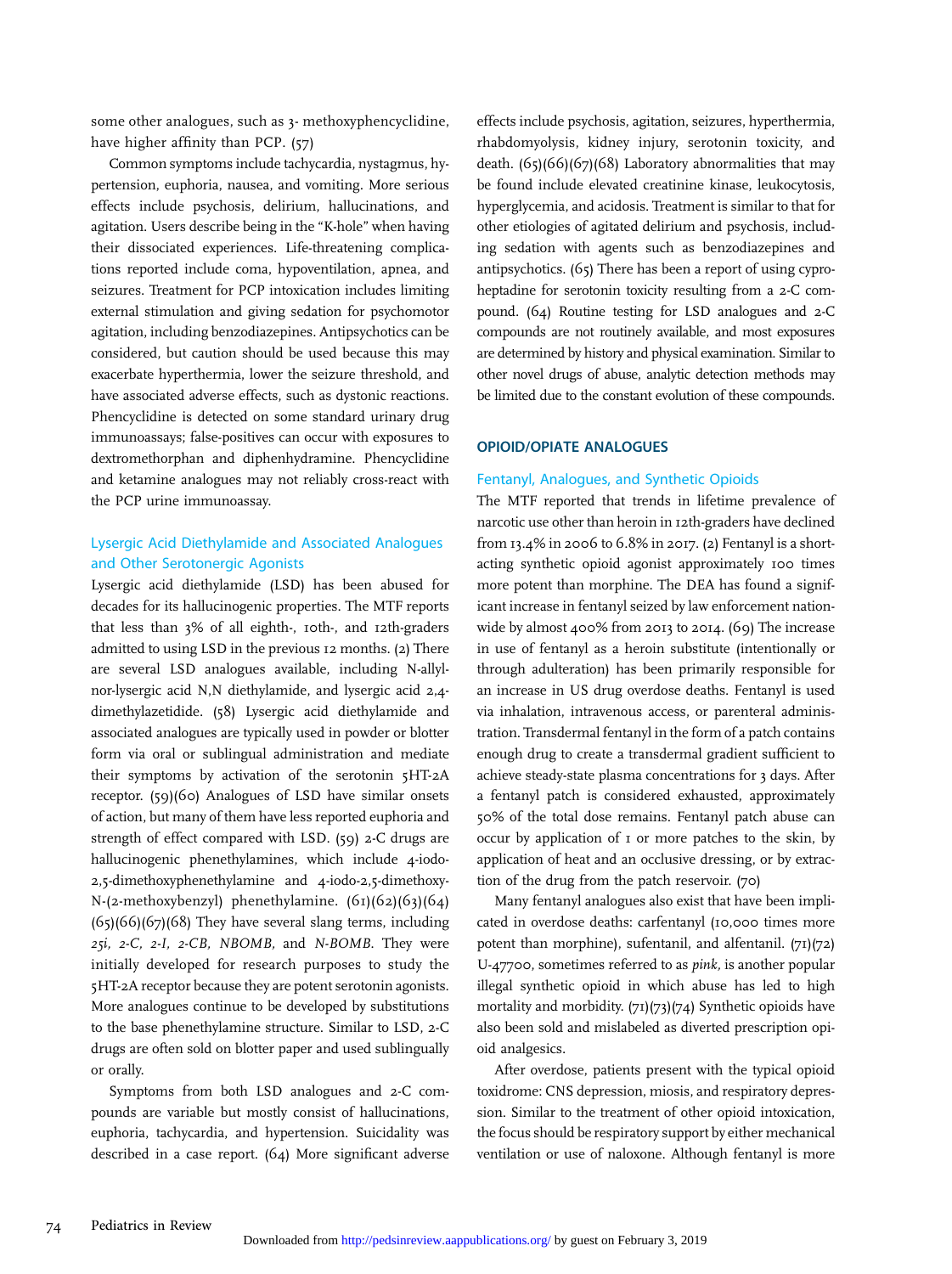| <b>DRUG CATEGORY</b>                                    | <b>CLINICAL SYMPTOMS</b><br><b>CARDIOVASCULAR</b> | <b>NERVOUS SYSTEM</b>                                                                                                       | <b>OTHER</b>                                                                |
|---------------------------------------------------------|---------------------------------------------------|-----------------------------------------------------------------------------------------------------------------------------|-----------------------------------------------------------------------------|
| Synthetic cannabinoids                                  | Tachycardia, hypertension,<br>myocardial ischemia | Agitation, sedation, psychosis,<br>seizures, delirium, ataxia                                                               | Hyperthermia, metabolic acidosis,<br>acute kidney injury,<br>rhabdomyolysis |
| Phenibut                                                | Bradycardia, hypotension                          | Sedation, coma, ataxia, nystagmus                                                                                           | Respiratory depression                                                      |
| $\gamma$ -Hydroxybutyrate                               | Bradycardia, hypotension                          | Rapid-onset sedation and coma,<br>ataxia, nystagmus                                                                         | Respiratory depression                                                      |
| Phencyclidine and analogues                             | Tachycardia, hypertension,<br>flushed             | Agitation, delirium, sedation,<br>mydriasis or miosis, ataxia,<br>nystagmus, hyperreflexia,<br>hallucinations               | Hyperthermia, metabolic acidosis,<br>acute kidney injury,<br>rhabdomyolysis |
| Lysergic acid diethylamide and<br>serotonergic agonists | Tachycardia, hypertension                         | Auditory and visual hallucinations,<br>nystagmus, ataxia, psychosis,<br>delirium, mydriasis, coma,<br>hyperreflexia, clonus | Hyperthermia, metabolic acidosis,<br>acute kidney injury,<br>rhabdomyolysis |
| Fentanyl and synthetic opioids                          | Bradycardia, hypotension                          | Euphoria, sedation, coma                                                                                                    | Respiratory depression                                                      |
| Cathinones                                              | Tachycardia, hypertension                         | Agitation, psychosis, delirium,<br>mydriasis, seizures                                                                      | Hyperthermia, metabolic acidosis,<br>acute kidney injury,<br>rhabdomyolysis |

# TABLE. Novel Drugs of Abuse and Associated Clinical Symptoms

potent than heroin, the dose of naloxone required to reverse respiratory depression seems to be similar to that of other common opioids. (75) The binding affinity of fentanyl at the  $\mu$  opioid receptor is similar to that of morphine and naloxone. (76)(77) However, if an exposure involves large quantities of fentanyl, or certain analogues, such as sufentanil, higher doses of naloxone may be required for reversal. (76) Fentanyl, fentanyl analogues, and other illicit synthetic opioids will not be detected on a standard urine drug immunoassay for opiates. Diagnosis should be made on history and clinical suspicion. Reference laboratories have detection methods for some of these novel opioid analogues.

#### Loperamide

Loperamide is an insoluble meperidine analogue that is used to treat diarrhea. Although loperamide has been used for decades as an antidiarrheal, its use as a drug of abuse is novel. This medication is available without a prescription, and the paucity of adverse patient outcomes reported in the medical literature suggests that the safety profile of this agent is good. There is limited oral bioavailability of loperamide, thus large overdoses are required to achieve euphoria. There are several reports of use and abuse of loperamide for self-treatment of opioid addiction and to achieve euphoria similar to opioids.  $(78)(79)(80)(81)(82)$  Clinical signs of respiratory depression, miosis, and CNS depression may be present in large overdoses. The more concerning adverse

effect is cardiac dysrhythmia. Loperamide abuse may result in significant QT-interval prolongation and potentially lifethreatening cardiac dysrhythmias. (83)(84)(85) Treatment consists of respiratory support and naloxone administration, if necessary. (86) Cardiac dysrhythmias should be treated accordingly for the specific cardiac abnormality. Detection of loperamide and its metabolites can be obtained from reference laboratories.

#### Kratom

Kratom, or Mitragyna speciosa, is derived from a tree native to Asia and Africa and has been used to enhance productivity in manual laborers and to treat chronic pain and opioid withdrawal. (87) In the United States, kratom is primarily abused for euphoria and stimulant properties, as well as for pain, mood swings, and opioid-related withdrawal. (88)(89) There has been a 10-fold increase in regional poison center calls involving kratom: from 26 in 2010 to 263 in 2015. (90) Kratom produces both stimulant effects and opioid analgesic effects. The kratom alkaloids mitragynine and 7-hydroxymitragynine activate  $\mu$ -,  $\delta$ -, and  $\kappa$ -opioid receptors. Commonly reported symptoms include altered mental status, agitation, CNS depression, and tachycardia. (91) Hepatotoxicity and cholestasis have also been reported from kratom use.  $(q_2)(q_3)(q_4)$  There have been case reports of deaths associated with kratom use, but co-ingestants were also detected on postmortem examination. (95)(96)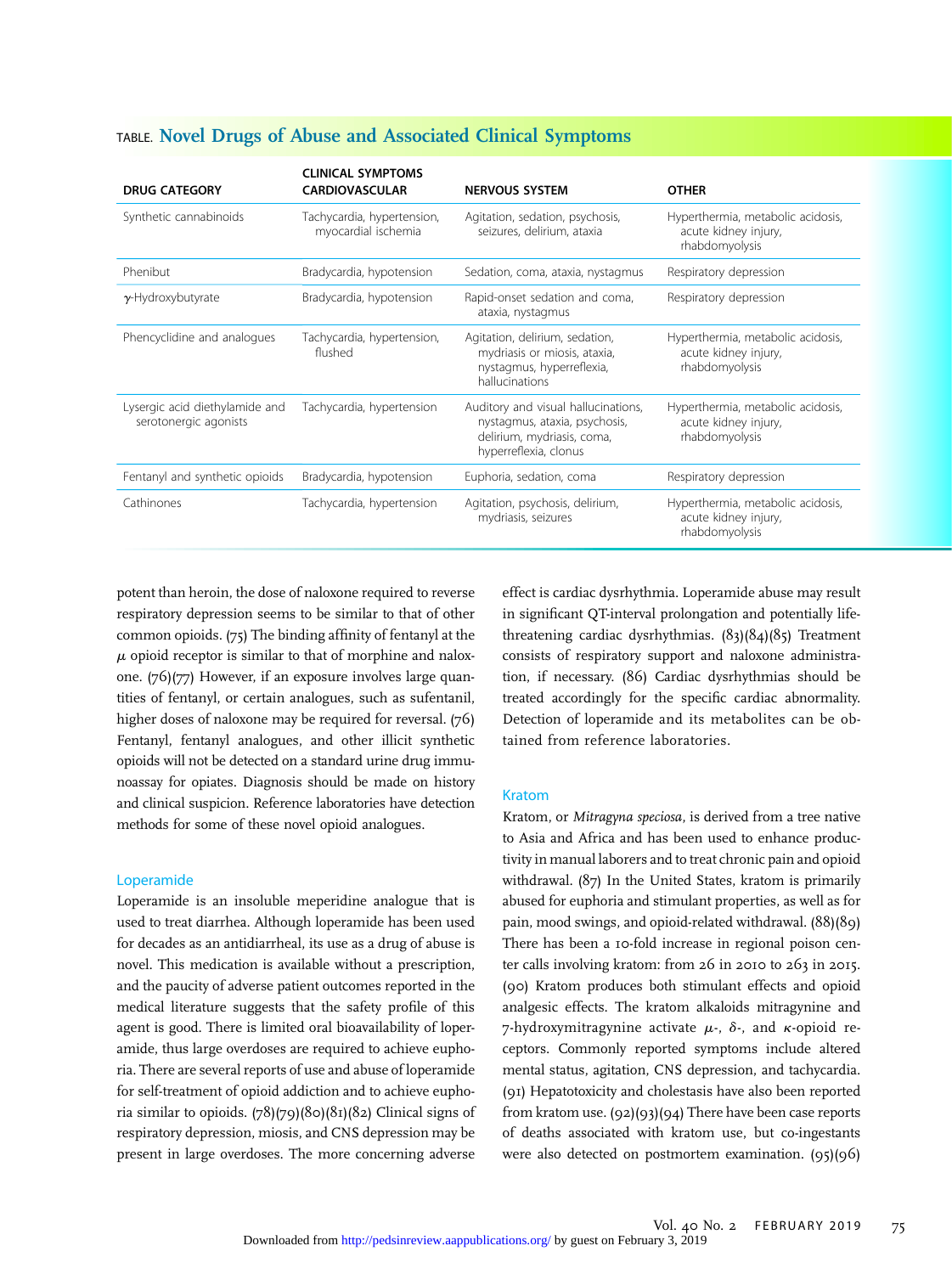Detection of mitragynine and its metabolites can be performed by reference laboratories.

urine drug immunoassays, and reference laboratory testing is needed if detection is indicated.

#### **STIMULANTS**

Catha edulis, commonly known as khat, is a plant that is commonly used as a stimulant in Africa and Middle Eastern countries such as Yemen. Leaves of the plant are often chewed, and the active ingredient, cathinone, is absorbed. As the leaves of the plant age, cathinone is degraded to cathine, which has about one-tenth the stimulant effect of D-amphetamine. (97)(98) The primary effects of khat are agitation, increased alertness, insomnia, euphoria, anxiety, and hyperactivity. Khat chewing is associated with cardiac and gastrointestinal complications. (97)(98)

Synthetic cathinones are popular novel drugs of abuse and are easily purchased through the Internet. The abuse of synthetic cathinones is widely reported via the media, which sometimes refers to these drugs as *zombie drugs*.  $(qq)(100)$ Similar to SCs, synthetic cathinones are often sold as nondrug products such as bath salts or plant food. They are labeled as "Not for Human Consumption" to circumvent controlled substances legislation. Synthetic cathinones include methylone, mephedrone, butylone, methylenedioxypyrovalerone, dimethylcathinone, ethcathinone, ethylone, and 3-and 4-fluoromethcathinone. (99)(100) They have properties similar to amphetamines and have sympathomimetic effects, in addition to significant psychosis. (101) Similar to methoxydeoxymethamphetamine (ecstasy), some synthetic cathinones have been reported to cause hyponatremia, although the mechanism is unclear.  $(102)(103)(104)(105)$ Other reported complications include acute kidney injury and sudden cardiac death. (106)(107)(108)(109)(110) On September 7, 2011, the DEA used its emergency scheduling authority to make possession or sale of methylenedioxypyrovalerone, methylone, and mephedrone illegal. (111) Symptomatic and supportive care is the mainstay for the treatment of cathinone toxicity. This includes sedation with benzodiazepines and antipsychotics and control of psychomotor agitation to prevent significant acidosis and endorgan toxicity. Cathinones are not identified on standard

### Summary

- Novel drugs of abuse are also called designer drugs, research chemicals, legal highs, or psychoactive substances. They are often sold with labels warning "Not For Human Consumption."
- Development of drug analogues by changing chemical structures leads to a heterogeneity in physiologic response and symptoms within the same category of drug. (5) This also makes laboratory detection difficult and limited.
- Based on observational studies, expert opinion, and case reports, diagnosis should be based on history and physical examination findings, and treatment should focus on symptomatic and supportive care.

To view teaching slides that accompany this article, visit [http://pedsinreview.aappublications.org/](http://pedsinreview.aappublications.org/content/40/2/71.supplemental) [content/40/2/71.supplemental](http://pedsinreview.aappublications.org/content/40/2/71.supplemental).



References for this article are at [http://pedsinreview.aappubli](http://pedsinreview.aappublications.org/content/40/2/71)[cations.org/content/40/2/71.](http://pedsinreview.aappublications.org/content/40/2/71)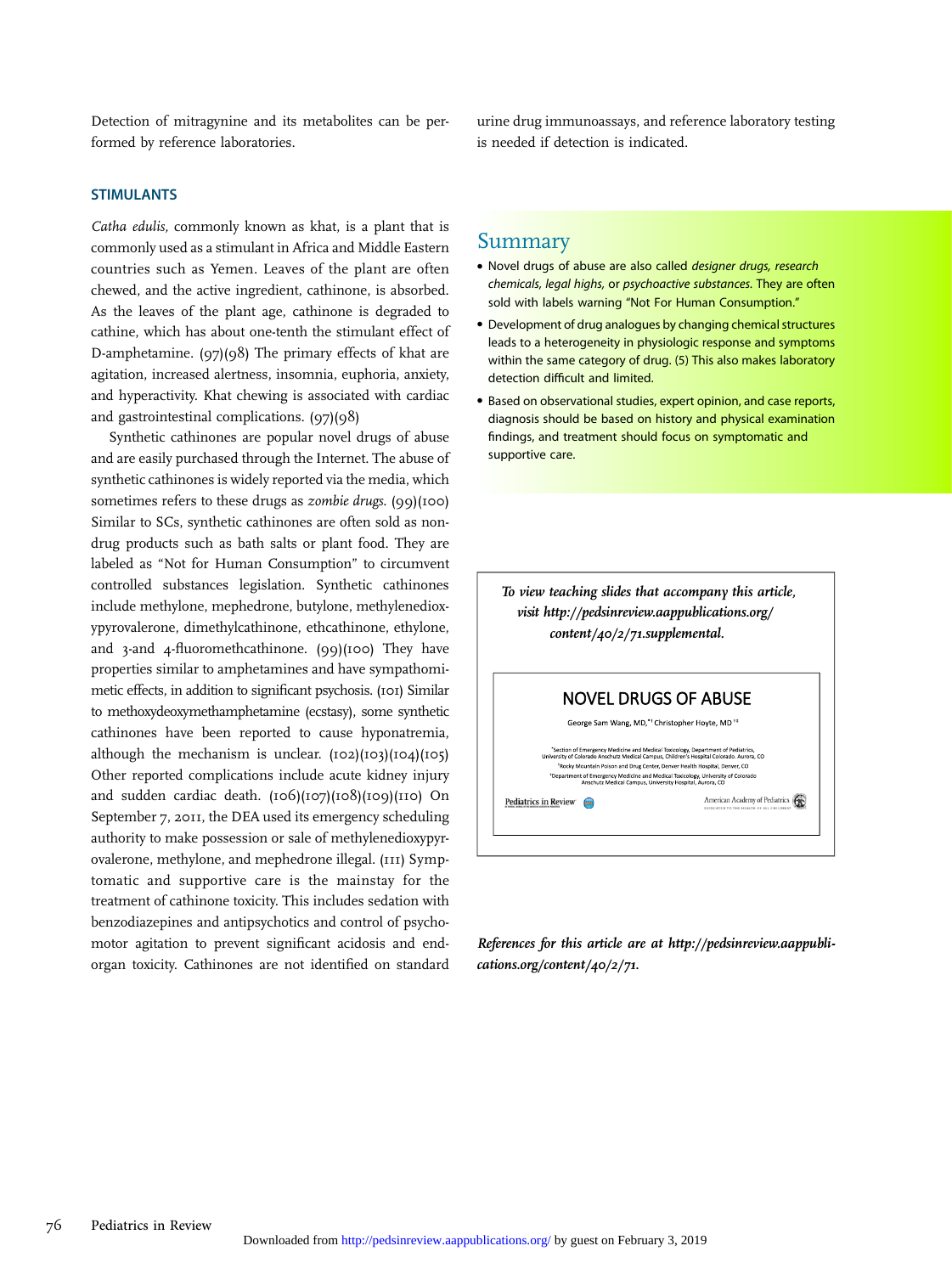# PIR Quiz

There are two ways to access the journal CME quizzes:

1. Individual CME quizzes are available via the blue CME link under the article title in the Table of Contents of any issue.

2. To access all CME articles, click "Journal CME" from Gateway's orange main menu or go directly to: [http://www.aappublications.](http://www.aappublications.org/content/journal-cme)

[org/content/journal-cme.](http://www.aappublications.org/content/journal-cme)

3. To learn how to claim MOC points, go to: [http://www.aappublications.org/content/moc-credit.](http://www.aappublications.org/content/moc-credit)

- 1. A 16-year-old high school student is brought by emergency medical services to the emergency department on a Saturday at 9 pm with acute onset of ataxia, sedation, mydriasis, tachycardia, hallucinations, and agitation. The patient is accompanied by her 16-year-old friend who tells you that they were at a party where many "designer drugs" were being exchanged. You suspect marijuana or a similar drug. A urine toxicology screen is performed and is negative. Which of the following best explains the reason why the detection of designer drugs is so difficult?
	- A. Designer drugs are metabolized very quickly and are largely out of the system in minutes.
	- B. Polysubstance abuse causes interference in the assays.
	- C. Slight alterations in the chemical formula compared with the parent compound cause them to be undetectable in standard urine drug immunoassays.
	- D. The amount of drug in the system is too small for standard detection methods.
	- E. The ingestion of alcohol masks designer drugs.
- 2. On further questioning of the friend who accompanied the patient in question 1 to the emergency department, she states that the patient may have ingested "Spice" or "Buddha." In which of the following general categories of designer drugs does Spice belong?
	- A. Amphetamines.
	- B. Benzodiazepines.
	- C. Hallucinogenic drugs.
	- D. Opioid analogues.
	- E. Synthetic cannabinoids.
- 3. A 16-year-old boy presents to the emergency department with tachycardia, hypertension, nystagmus, psychosis, and agitation. You suspect phencyclidine overdose. Which of the following is the best initial treatment for this patient?
	- A. Antipsychotics.
	- B. Benzodiazepines.
	- C.  $\beta$ -Blockers.
	- D. Insulin and glucose.
	- E. Naloxone.
- 4. A 15-year-old boy is brought by emergency medical services to the emergency department with central nervous system depression, miosis, and respiratory depression. There are no friends or family members present to provide further information about the substance ingested. You turn to your medical student and mention that this is a classic toxidrome for a certain class of drugs. Overdose with which of the following substances is most likely to present with the classic toxidrome seen in this patient?
	- A. Amphetamines.
	- B. Benzodiazepines.
	- C. Cannabinoids.
	- D. Hallucinogens.
	- E. Narcotics.

#### REQUIREMENTS: Learners

can take Pediatrics in Review quizzes and claim credit online only at: [http://](http://pedsinreview.org) [pedsinreview.org](http://pedsinreview.org).

To successfully complete 2019 Pediatrics in Review articles for AMA PRA Category 1 Credit<sup>TM</sup>, learners must demonstrate aminimum performance level of 60% or higher on this assessment. If you score less than 60% on the assessment, you will be given additional opportunities to answer questions until an overall 60% or greater score is achieved.

This journal-based CME activity is available through Dec. 31, 2021, however, credit will be recorded in the year in which the learner completes the quiz.



2019 Pediatrics in Review now is approved for a total of 30 Maintenance of Certification (MOC) Part 2 credits by the American Board of Pediatrics through the AAP MOC Portfolio Program. Complete the first 10 issues or a total of 30 quizzes of journal CME credits, achieve a 60% passing score on each, and start claiming MOC credits as early as October 2019. To learn how to claim MOC points, go to: [http://www.aappublications.](http://www.aappublications.org/content/moc-credit) [org/content/moc-credit](http://www.aappublications.org/content/moc-credit).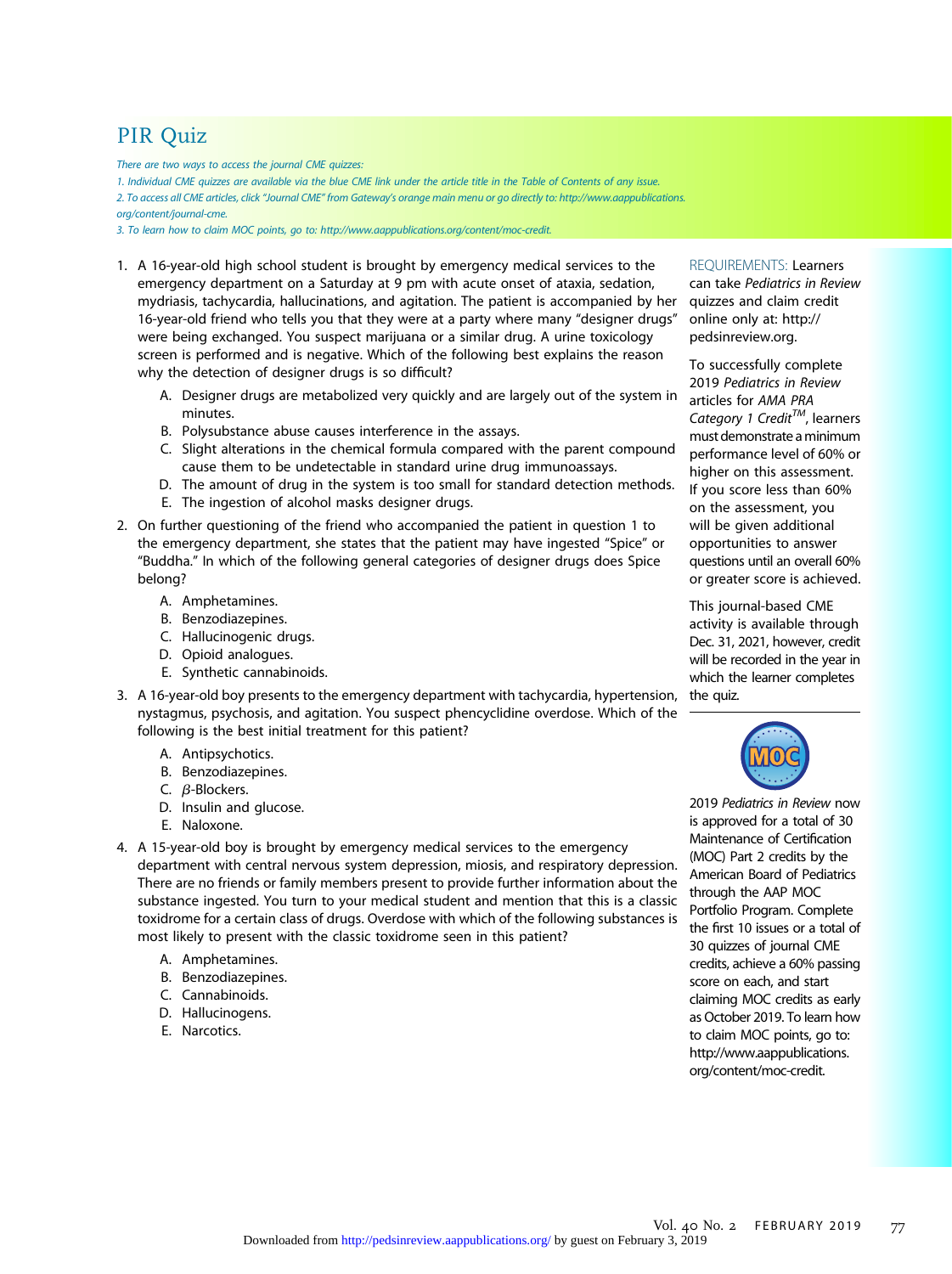- 5. The parents of a 14-year-old who was brought to the emergency department with likely synthetic cathinone ingestion want to know how he could have gotten the drug since he is homeschooled and lives a solitary life on a family farm. Which of the following features of cathinone best explains this patient's easy access to these dangerous drugs?
	- A. Commonly prescribed for patients with attention-deficit/hyperactivity disorder.
	- B. Derivatives of soybeans commonly found on family farms.
	- C. Easy to extract from simple bread mold.
	- D. Found in many common over-the-counter cold and flu preparations.
	- E. Sold legally as bath salts over the Internet.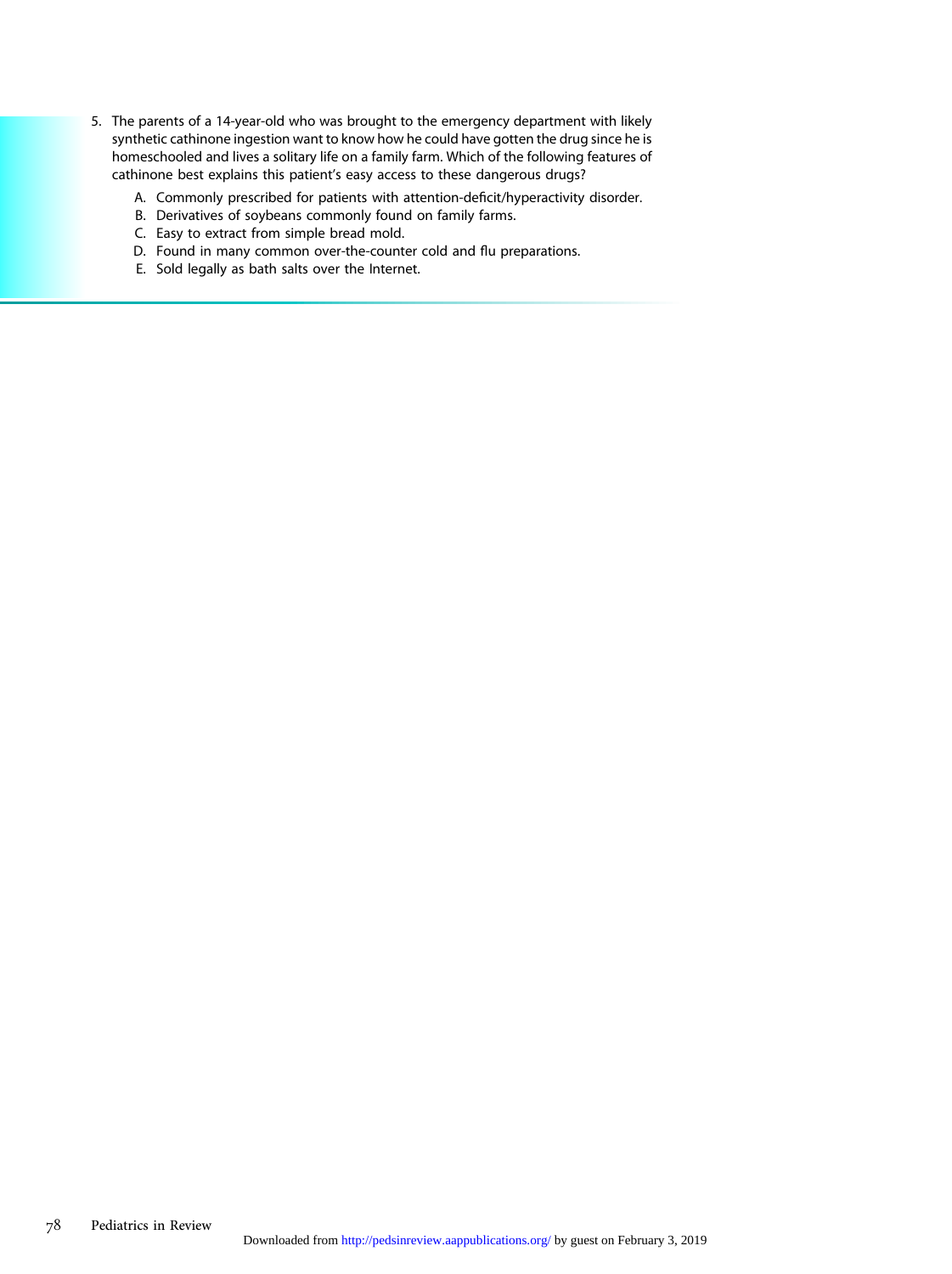# **Novel Drugs of Abuse**

## DOI: 10.1542/pir.2018-0050 *Pediatrics in Review* 2019;40;71 George Sam Wang and Christopher Hoyte

| <b>Updated Information &amp;</b><br><b>Services</b> | including high resolution figures, can be found at:<br>http://pedsinreview.aappublications.org/content/40/2/71                                                                                                                                                                                                                                                                                                                                   |
|-----------------------------------------------------|--------------------------------------------------------------------------------------------------------------------------------------------------------------------------------------------------------------------------------------------------------------------------------------------------------------------------------------------------------------------------------------------------------------------------------------------------|
| <b>Supplementary Material</b>                       | Supplementary material can be found at:<br>http://pedsinreview.aappublications.org/content/suppl/2019/01/24/40<br>$.2.71$ DC1                                                                                                                                                                                                                                                                                                                    |
| <b>References</b>                                   | This article cites 98 articles, 2 of which you can access for free at:<br>http://pedsinreview.aappublications.org/content/40/2/71.full#ref-list-                                                                                                                                                                                                                                                                                                 |
| <b>Subspecialty Collections</b>                     | This article, along with others on similar topics, appears in the<br>following collection(s):<br><b>Medical Education</b><br>http://classic.pedsinreview.aappublications.org/cgi/collection/medica<br>1 education sub<br><b>Journal CME</b><br>http://classic.pedsinreview.aappublications.org/cgi/collection/journal<br>cme<br><b>Substance Abuse</b><br>http://classic.pedsinreview.aappublications.org/cgi/collection/substan<br>ce abuse sub |
| <b>Permissions &amp; Licensing</b>                  | Information about reproducing this article in parts (figures, tables) or<br>in its entirety can be found online at:<br>https://shop.aap.org/licensing-permissions/                                                                                                                                                                                                                                                                               |
| <b>Reprints</b>                                     | Information about ordering reprints can be found online:<br>http://classic.pedsinreview.aappublications.org/content/reprints                                                                                                                                                                                                                                                                                                                     |